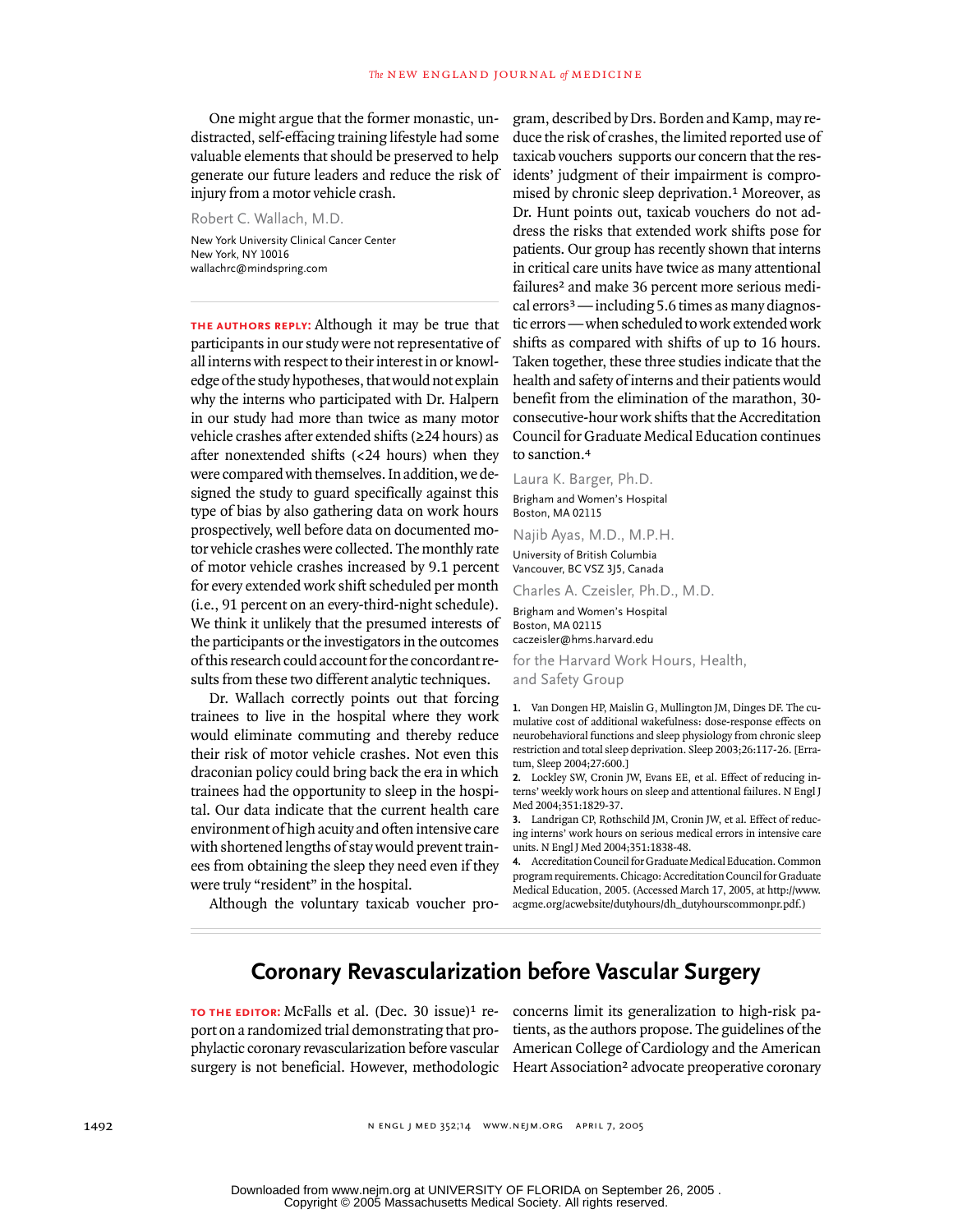angiography before elective vascular surgery for selected patients with known or suspected stable coronary artery disease only after noninvasive testing showing moderate-to-severe inducible ischemia. Patients in the study by McFalls et al. were not selected according to these guidelines. After 91.3 percent of 5859 patients screened were excluded, only 44.3 percent of 510 patients studied had moderate or large defects on perfusion imaging (data on their distribution among groups were not provided). Consequently, only 33.3 percent of patients randomized had triple-vessel disease. In a recent large cohort study, preoperative coronary revascularization in patients undergoing major vascular surgery who had moderate-to-severe ischemia on thallium imaging was associated with improved long-term survival.<sup>3</sup> Of patients treated by revascularization, 75.5 percent had left main coronary artery disease, triple-vessel disease, or both, and 43.2 percent had reduced left ventricular function.3 The findings of McFalls and colleagues are applicable to patients at low-to-moderate risk, but their study leaves unanswered the more important question of coronary revascularization in high-risk patients as classified according to the American College of Cardiology– American Heart Association guidelines.

Giora Landesberg, M.D., D.Sc. Morris Mosseri, M.D.

Hadassah Medical School at Hebrew University Jerusalem 91120, Israel gio@cc.huji.ac.il

Lee A. Fleisher, M.D.

University of Pennsylvania School of Medicine Philadelphia, PA 19104

**1.** McFalls EO, Ward HB, Moritz TE, et al. Coronary-artery revascularization before elective major vascular surgery. N Engl J Med 2004; 351:2795-804.

**2.** Eagle KA, Berger PB, Calkins H, et al. ACC/AHA guideline update for perioperative cardiovascular evaluation for noncardiac surgery — executive summary. J Am Coll Cardiol 2002;39:542-53.

**3.** Landesberg G, Mosseri M, Wolf YG, et al. Preoperative thallium scanning, selective coronary revascularization and long-term survival after major vascular surgery. Circulation 2003;108:177-83.

**to the editor:** If percutaneous coronary intervention was planned in the Coronary Artery Revascularization Prophylaxis (CARP) trial (as it was in 59 percent of the patients assigned to preoperative coronary-artery revascularization), the trial coordinators expected the vascular operation to be delayed for at least two weeks. However, patients undergoing noncardiac surgery in the first six weeks after successful placement of a coronary stent have

an increased risk of an in-stent coronary-artery thrombus.1 Stent thrombosis is a serious complication of coronary-stent placement, and most cases of stent thrombosis result in acute myocardial infarction or death.2,3 Thus, it is generally accepted that elective noncardiac surgery should be delayed at least six weeks after placement of bare-metal stents and up to six months after implantation of drugeluting stents.1,4

Elective vascular surgery early after percutaneous coronary intervention and coronary stenting without a completed course of antiplatelet therapy may have exposed patients who had been randomly assigned to preoperative coronary-artery revascularization to an increased risk of death and myocardial infarction. It also may have masked possible beneficial effects of coronary revascularization in the CARP trial.

Johann Auer, M.D. Gudrun Lamm, M.D. Bernd Eber, M.D.

General Hospital Wels A-4600 Wels, Austria johann.auer@klinikum-wels.at

**1.** Wilson SH, Fasseas P, Orford JL, et al. Clinical outcome of patients undergoing non-cardiac surgery in the two months following coronary stenting. J Am Coll Cardiol 2003;42:234-40.

**2.** Fischman DL, Leon MB, Baim DS, et al. A randomized comparison of coronary-stent placement and balloon angioplasty in the treatment of coronary artery disease. N Engl J Med 1994;331:496-501. **3.** Hasdai D, Garratt KN, Holmes DR Jr, Berger PB, Schwartz RS,

Bell MR. Coronary angioplasty and intracoronary thrombolysis are of limited efficacy in resolving early intracoronary stent thrombosis. J Am Coll Cardiol 1996;28:361-7.

**4.** Auer J, Berent R, Weber T, Eber B. Risk of noncardiac surgery in the months following placement of a drug-eluting coronary stent. J Am Coll Cardiol 2004;43:713.

**to the editor:** According to one of the American College of Cardiology–American Heart Association guidelines, preoperative coronary intervention before noncardiac surgery "is rarely necessary simply to lower the risk of surgery unless such intervention is indicated irrespective of the preoperative context."1 However, portions of the guidelines are inconsistent with this statement. For example, an algorithm recommends noninvasive cardiac testing for patients with certain risk factors (e.g., diabetes and prior myocardial infarction) who will undergo peripheral vascular surgery. Patients with positive noninvasive-test results are generally referred for coronary angiography and — if appropriate — revascularization. Yet many of these patients have no cardiac symptoms and would not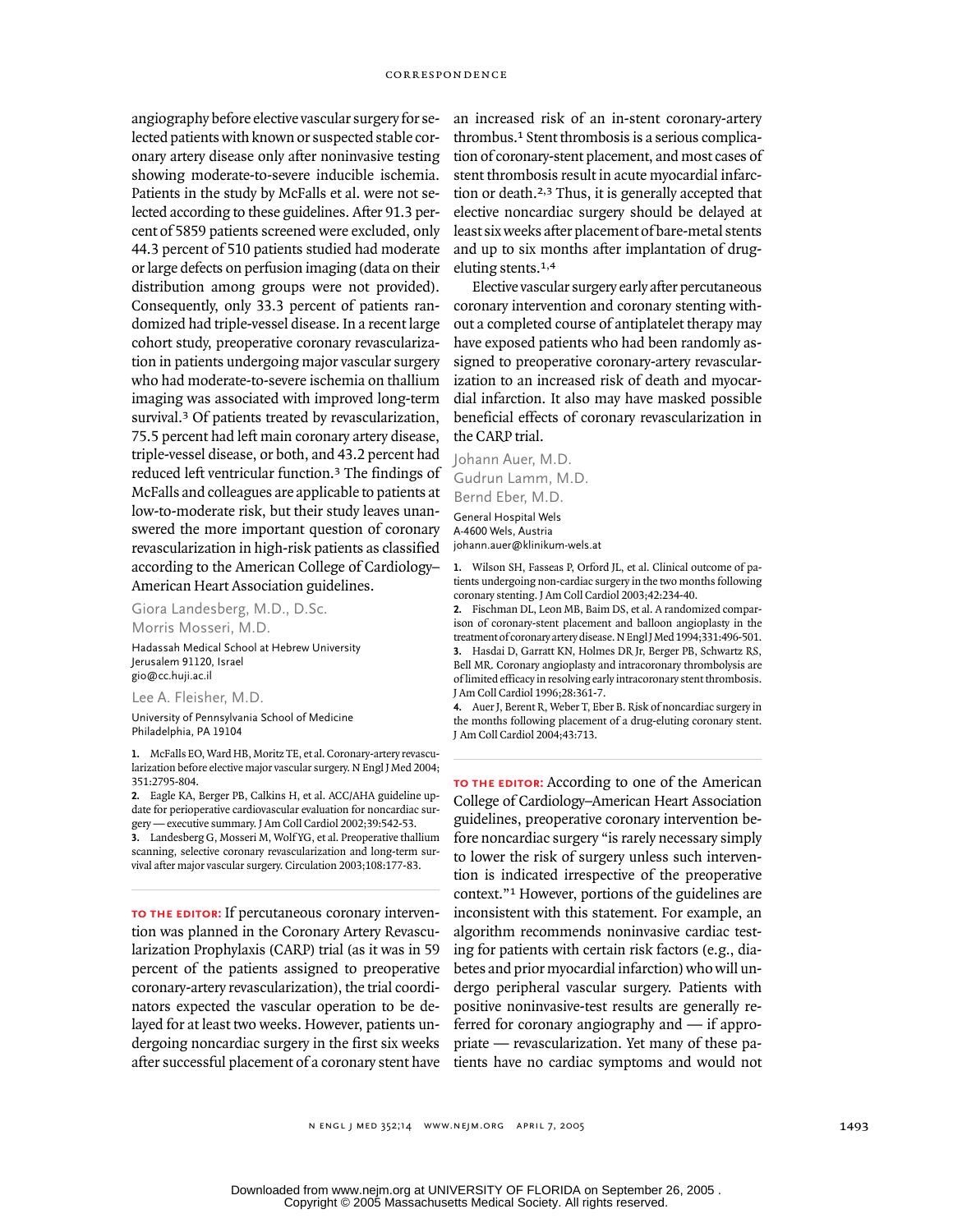have undergone this sequence outside the preoperative context.

Such patients are similar to many participants in the CARP trial, who derived no benefit from coronary revascularization before peripheral vascular surgery. A coauthor of the accompanying editorial, Dr. Eagle, chaired the committee that issued the guideline; however, the editorial does not directly acknowledge that the CARP results invalidate portions of the guideline.2 Updated guidelines that reflect the CARP findings are now needed.

Allan S. Brett, M.D.

University of South Carolina School of Medicine Columbia, SC 29203

**1.** Eagle KA, Berger PB, Calkins H, et al. ACC/AHA guideline update for perioperative cardiovascular evaluation for noncardiac surgery — executive summary. J Am Coll Cardiol 2002;39:542-53. **2.** Moscucci M, Eagle KA. Coronary revascularization before noncardiac surgery. N Engl J Med 2004;351:2861-3.

**the authors reply:** Dr. Brett is concerned about inconsistencies in the American College of Cardiology–American Heart Association guidelines on preoperative cardiac testing and revascularization. In a substudy, we showed that recommendations for preoperative revascularization deviated from those guidelines 40 percent of the time, with a 26 percent chance that opinions were widely disparate.1 Perhaps the lack of pertinent randomized studies can explain the ambiguity in the guidelines.

Dr. Landesberg and colleagues have provided important information about risk stratification and stress imaging. However, we disagree with their opinion that our patients were at low to moderate risk. Two thirds of the study patients had multivessel coronary artery disease and two thirds of those undergoing stress imaging tests had a high-risk test result indicative of multivessel coronary artery disease. Three fourths of the study patients would have been considered high-risk patients on the basis of either multiple clinical risk factors or highrisk stress imaging.

We also disagree with the implication that study patients were not screened according to acceptable clinical practice. The CARP study was designed in 1993, and enrollment began before the guidelines were developed. At that time, it was acceptable to consider coronary angiography in the absence of stress imaging with three or more Eagle risk factors.2 The present guidelines state that similar patients are candidates for angiography, even with "equivocal" results on noninvasive tests.3 We hope that sufficient information about the study is provided to permit clinicians to estimate the generalizability of our results to their patients and to generate new hypotheses if necessary.

Dr. Auer and colleagues are concerned that the risk of perioperative complications from in-stent thrombus is highest within six weeks after percutaneous coronary intervention, an effect that may have abolished protection after such intervention in our study. The investigators were aware of this risk, and clinical need dictated any decision regarding an earlier vascular operation. Of the 72 patients who underwent surgery within six weeks after percutaneous coronary intervention, 4 died and 1 had a nonfatal myocardial infarction. Two patients with complications underwent percutaneous transluminal coronary angioplasty without stenting, and in three of the four deaths, the cause was noncardiac (sepsis, acute respiratory distress syndrome, and renal failure). The concern about in-stent thrombus is legitimate and underscores our conclusion that revascularization with delays in the required vascular operation is not necessarily in the best interest of these patients.

Edward O. McFalls, M.D., Ph.D. Herbert B. Ward, M.D., Ph.D.

Veterans Affairs Medical Center Minneapolis, MN 55417 mcfal001@tc.umn.edu

Thomas Moritz, M.S.

Veterans Affairs Cooperative Studies Program Coordinating Center Hines, IL 60141

**1.** Pierpont GL, Moritz TE, Goldman S, et al. Disparate opinions regarding indications for coronary artery revascularization before elective vascular surgery. Am J Cardiol 2004;94:1124-8.

**2.** Eagle KA, Coley CM, Newell JB, et al. Combining clinical and thallium data optimizes preoperative assessment of cardiac risk before major vascular surgery. Ann Intern Med 1989;110:859-66.

**3.** Eagle KA, Berger PB, Calkins H, et al. ACC/AHA guideline update for perioperative cardiovascular evaluation for noncardiac surgery — executive summary. J Am Coll Cardiol 2002;39:542-53.

**the editorialists reply:** Dr. Brett suggests that the results of the CARP trial "invalidate" portions of the American College of Cardiology–American Heart Association guidelines for perioperative evaluation for noncardiac surgery. Although the CARP trial was underpowered to assess the value of revascularization in high-risk patients, we believe that its study design and exclusion criteria do not invalidate but, rather, complement the current guidelines recommending revascularization in patients with high-risk coronary anatomy and in whom the